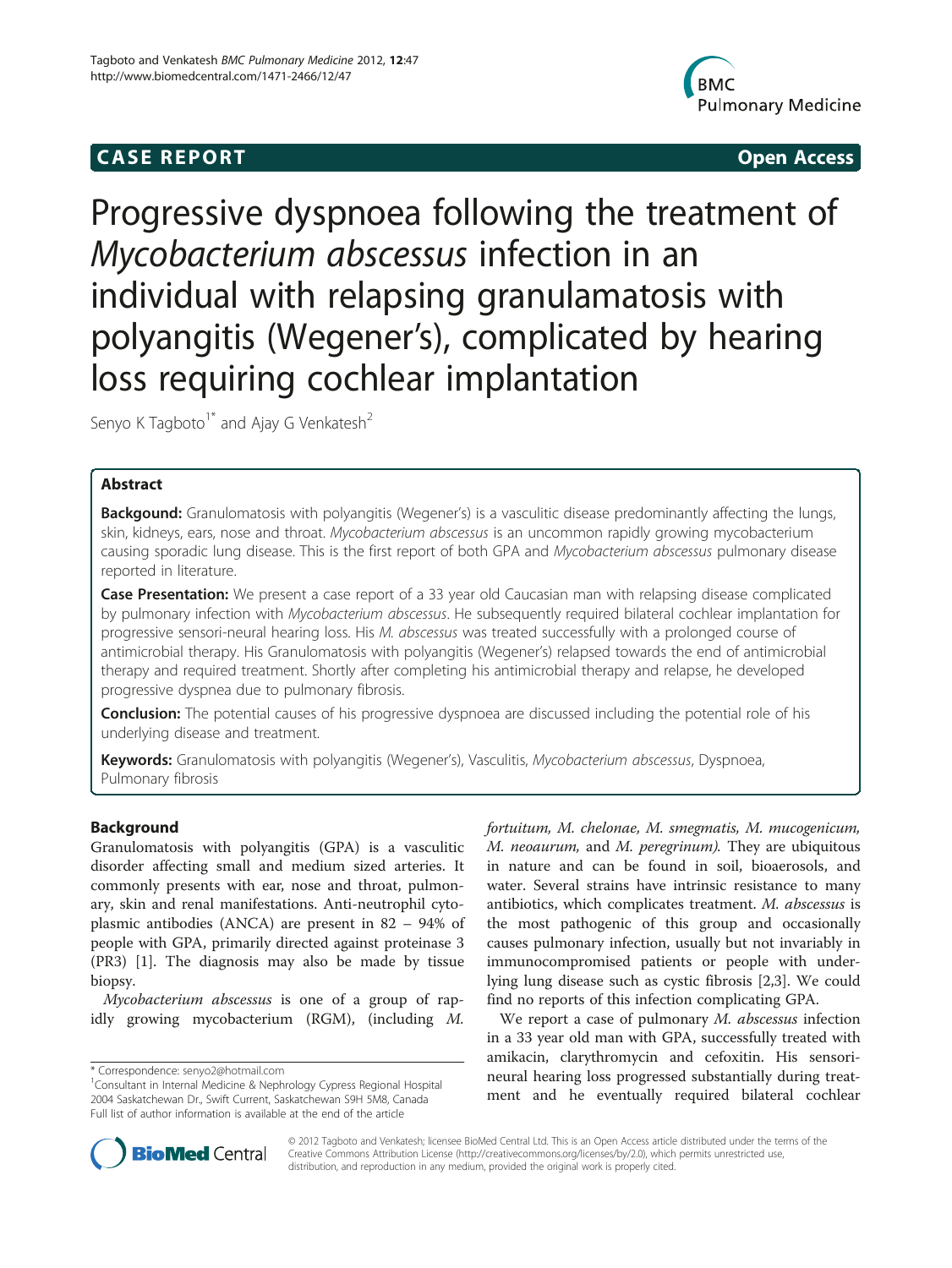implants. His GPA relapsed towards the end of his treatment and required induction therapy with cyclophosphamide and eventually rituximab to achieve remission. Shortly after remission, he developed dyspnoea which was diagnosed to be a consequence of pulmonary fibrosis. M. abscessus is classified as an atypical and rapidly growing mycobacteria (RGM). It is the most common causative RGM isolated in pulmonary infections from this group of pathogens.

## Case Presentation

A 33 year old man was seen in the emergency department of our Hospital in June of 2010 with a 2 week history of fatigue and what he described as a gurgling discomfort in his chest. He was additionally coughing up blood stained sputum. He had a past medical history of GPA, diagnosed elsewhere in 2003 when he presented with progressive deafness, loss of taste, recurrent sinusitis, arthralgia and haemoptysis. He had relapsed 3 times since his initial presentation. He was on prednisone 10milligrams daily and mycophenelate motefil (MMF) 1 gram twice daily. He was also on atenolol for hypertension. He was a life-long nonsmoker, but lived with both parents who were smokers.

C-reactive protein (CRP) levels were reported at < 7 grams/millilitre and erythrocyte sedimentation rate (ESR) at 32millimetres/hour. A chest x-ray showed pulmonary nodules with cavitation in both lungs. Three separate sputum cultures demonstrated M. abscessus infection confirmed by gene sequencing. Proteinase 3 antibody titres over the next few months remained in the negative/equivocal range 4–6 U/ml (0–5 negative, 6–9

equivocal, >9 positive). Antinuclear antibodies, double stranded DNA antibodies and extractable nuclear antibodies were all negative.

Following susceptibility testing of his mycobacterial infection and on the advice of an infectious disease specialist, he was treated with amikacin 7.5 mg/kg q12h intravenously (iv), cefoxitin 2 g q4h iv and clarythromycin 500 mg bid orally (po) for 2 months, followed by clarithromycin and amikacin to complete 12 months of antimicrobial therapy. This mycobacterium isolate was not was susceptible to oral antibiotics except clarithromycin.

He was counselled about the side effects of amickacin including deafness and consented to treatment. Aspergillus fumigatus was isolated from his sputum on two occasions and was treated with voriconizole. His MMF dose was slowly reduced to decrease the potential risk of immunosuppression interfering with the successful treatment of his infection.

His respiratory symptoms improved until Febuary 2011 (8 months after presenting to our Unit) when he again began to feel unwell with lethargy, loss of taste, nasal crusting and discharge, senineural hearing loss, blurred vision and other symptoms. His Birmingham Vasculitis Score (BVAS) was 24 at the time [[4\]](#page-4-0). Furthermore the bridge of his nose was noted to have begun to collapse (Figure 1). Repeat ANCA tests were in the range 5–6 U/ml. However his CRP now measured 108 g/ml and his ESR 75 mm/Hr. A bronchoscopy demonstrated endobronchial involvement and a transbronchial biopsy and was reported to be consistent with active GPA. For this reason, he was treated with oral

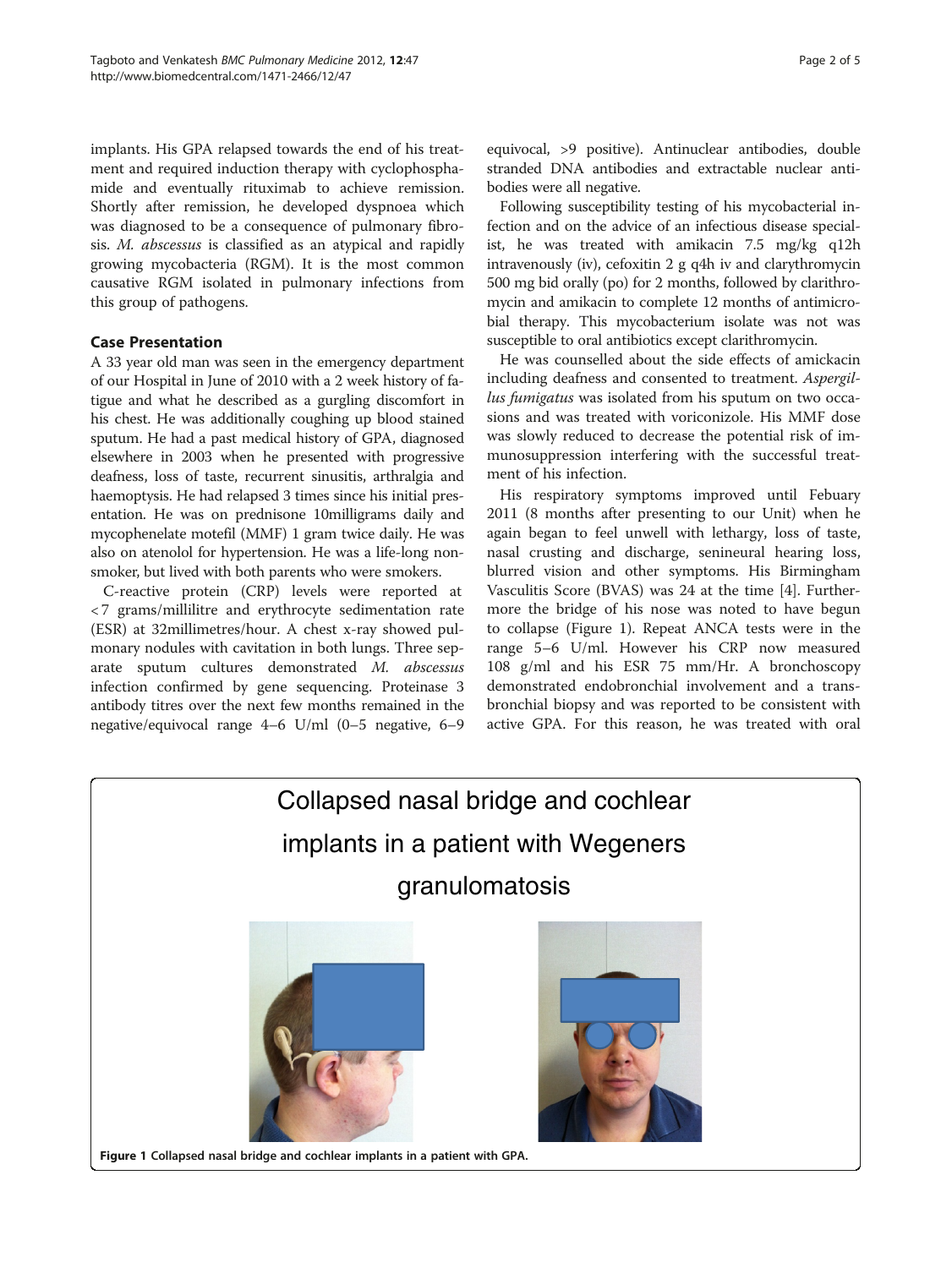cycophosphamide 1.5 mg/kg. On this occasion, he was not treated with MESNA and after 2 months of treatment, developed hemorrhagic cystitis. His treatment was then changed to rituximab 375 mg/m<sup>2</sup> weekly for 4 weeks. This treatment was delayed as we sought funding for his treatment which eventually started in the middle of June 2011. Shortly thereafter, his symptoms resolved and he went into clinical remission. His PR3 levels were of 0–1 U/ml and he was kept on maintenance therapy with azathioprine.

He completed his course of rituximab and antibacterial treatment in July 2011. Sputum cultures were now persistently negative and his cavitating pulmonary nodules had markedly improved, confirmed on Chest x-ray (Figure [2](#page-3-0)) and CT scan. However, shortly afterwards, he began to complain of dyspnoea. Serial spirometery showed a progressive decline in pulmonary function (Figure 3). His reduction in FEV1 was not reversible with nebulised salbutamol. Bronchoscopy was carried out in November 2011 and reported as showing evidence of widespread airways scarring particularly in the left main stem bronchus (approximately 65%) with sparing of the main trachea and carina.

During this period he developed severe mixed hearing loss in his right ear and profound sensory-neural deafness in his left ear with no measurable hearing above a frequency of 500 Hz and noise perception at 60 dB of 0%. This qualified him for cochlear implants, which were inserted in August 2011, and improved his hearing dramatically.

## **Discussion**

Patients with GPA are typically treated with initial immunosuppressive therapy (commonly cyclophosphamide and glucocorticoids) followed by maintenance therapy with azathioprine or methotrexate, typically for 12–18 months. However, relapses are common, occurring on average 8–9 months after ceasing immunosuppressive therapy.

Infections have been hypothesized to trigger some disease flares by inducing expression of the ANCA antigens (PR3 and MPO) on the surface of circulating neutrophils. This can, in the presence of ANCA, lead to neutrophil degranulation, the release of oxygen radicals, and vascular injury [[5](#page-4-0)].

A recent study comparing cyclophosphamide with rituximab for induction therapy concluded that the rate of remission induction at six months was significantly higher with rituximab (67 versus 42%). There is however no conclusive evidence that rituximab is superior to cyclophosphamide although subgroup analysis raises the possibility that rituximab may be optimal therapy for patients with relapsing disease [\[6](#page-4-0)].

Pulmonary fibrosis has been rarely reported in patients with vasculitis and typically with active disease rather than after remission [[7\]](#page-4-0). Additionally, substantial tissue fibrosis has been reported from kidney biopsies of patients with other ANCA associated disease [[8\]](#page-4-0). ANCA antigens have a number of bioeffects and are potent activators of latent TGF-β [[9\]](#page-4-0) which is known to promote fibrogenesis [[10\]](#page-4-0). The binding of circulating ANCA results in neutrophil degranulation and the release of reactive oxygen species which have been suggested may lead to subsequent injury and consequent fibrosis [\[11\]](#page-4-0).

Although pulmonary fibrosis is a well-recognised complication of M. tuberculosis infections, we could find no case reports of this complicating M. abscessus lung disease. The isolation of M. abscessus may represent infection or colonization. However this gentleman had a short history or progressive respiratory symptoms and repeated isolation of mycobacteria from cultures which raises the likelihood of indolent disease [\[12\]](#page-4-0). Histological evidence to prove invasive disease may be helpful but was not done. Additionally, he was seen by our infectious diseases specialist team who felt that he likely had true infection warranting treatment.

Pulmonary fibrosis has been occasionally reported to be associated with cyclophosphamide therapy [[13](#page-4-0)].

|           | Predicted                                                                                                                                | $Jul-11$ | $Oct-11$ | $Jan-12$ |  |
|-----------|------------------------------------------------------------------------------------------------------------------------------------------|----------|----------|----------|--|
| $FVC$ (L) | 4.95                                                                                                                                     | 3.94     | 2.88     | 3.38     |  |
| FEV1(L)   | 4.11                                                                                                                                     | 2.32     | 1.39     | 1.90     |  |
| FEV1%     | 80.90                                                                                                                                    | 58.90    | 48.40    | 56.30    |  |
| PEF(L/s)  | 9.51                                                                                                                                     | 5.03     | 3.35     | 6.00     |  |
|           | Figure 2 Progressive change in lung function shortly after completing treatment for GPA and Mycobacterium abscessus pulmonary infection. |          |          |          |  |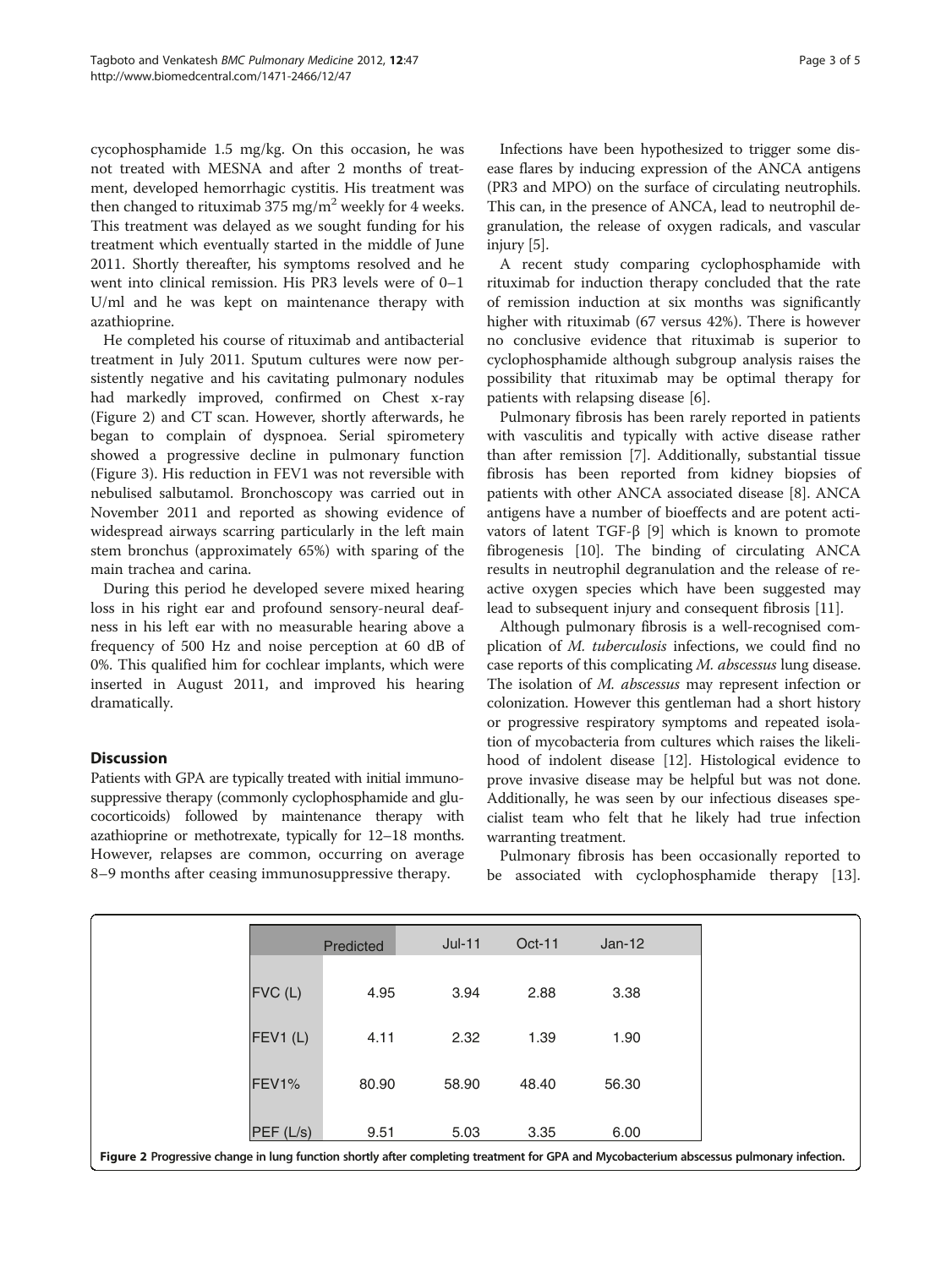<span id="page-3-0"></span>

Hadjinicolau et al., [[14](#page-4-0)] recently conducted a literature review to identify non-infectious pulmonary complications associated with the newer biologic agents (rituximab, certolizumab, golimumab, tocilizumab and abatacept) used for the treatment of rheumatic conditions. Interstitial lung disease, idiopathic pulmonary fibrosis, allergic pneumonitis, and culture-negative pneumonia have been reported.

Our patient developed progressive dyspnea shortly after completing induction therapy with cyclophosphamide followed by rituximab, towards the end of the treatment of his M. abscessus infection. Although a chest x-ray and computed tomography scans showed an improvement in the radiological appearances of his lungs, there was a marked deterioration in his FEVI, PEF and FVC suggesting both obstructive and restrictive lung disease. Bronchoscopic evaluation showed pulmonary fibrosis with arrears of significant narrowing.

Ototoxicity was an unfortunate consequence of both his GPA and prolonged treatment with amikacin. Fortunately, cochlear implants may be used in this instance and have been gaining popularity since they were first used 50 years ago for treating sensorineural hearing loss. They are surgically implanted prostheses that use electrical stimulation to provide hearing. Concerns about the ototoxicity of amikacin have led to small but successful trials of aerosolized amikacin in M. avium intracellulare pulmonary infections [[15\]](#page-4-0). Unfortunately, the efficacy of this mode of administration in M. abscessus infections remains unknown.

The presence of *Aspergillus* spp. in sputum has been shown to be associated with the isolation of nontuberculous mycobacteria in a study in involving patients with cystic fibrosis (66.7% vs. 21.5% of controls) in sputum samples [[3\]](#page-4-0). Interestingly our patient had Aspergillus sp isolated from his sputum on two occasions during the treatment of his M. abscessus infection. It has been suggested that the strong association between infection with NTM and Aspergillus spp. may reflect the severity of the

pulmonary disease or that these organisms may create favorable conditions for the co-colonization such as by altering mucociliary clearance [\[3](#page-4-0)].

#### **Conclusions**

Our patient developed progressive dyspnea shortly after completing induction therapy with cyclophosphamide followed by rituximab. This coincided with the end of the treatment of his M. abscessus infection.

Despite a substantial improvement in the radiological appearances of his lungs, there was a marked deterioration in his pulmonary function tests and bronchoscopic evaluation demonstrated pulmonary scarring with arrears of significant narrowing.

It is difficult to be certain of the exact cause of his progressive pulmonary fibrosis. However it is plausible that his GPA, cyclophosphamide and rituximab all contributed to this because of their known potential lung toxicity. The role of M. abscessus if any is much less clear.

#### Consent

Written informed consent was obtained from the patient for publication of this Case report and any accompanying images. A copy of the written consent is available for review by the Series Editor of this journal.

#### Abbreviations

GPA: Granulomatosis with polyangitis (Wegener's; ANCA: Anti-neutrophil cytoplasmic antibodies; PR3: Proteinase 3; RGM: Rapidly growing mycobacteria; MMF: Mycophenelate motefil; CRP: C-reactive protein; ESR: Erythrocyte sedimentation rate; DNA: Deoxyribonucleic acid; FEV1: Forced Expiratory Volume in 1 minute; PEF: Peak Expiratory Flow Rate; FVC: Forced Vital Capacity.

#### Competing interest

Both authors declare that they have no competing interests.

#### Authors' contributions

AV drafted the initial manuscript and carried out the initial background literature search relating to this. He also took the photographs of the patient presented in the paper. ST was the physician with primary responsibility for the care of the patient. He suggested the use of the patient for this